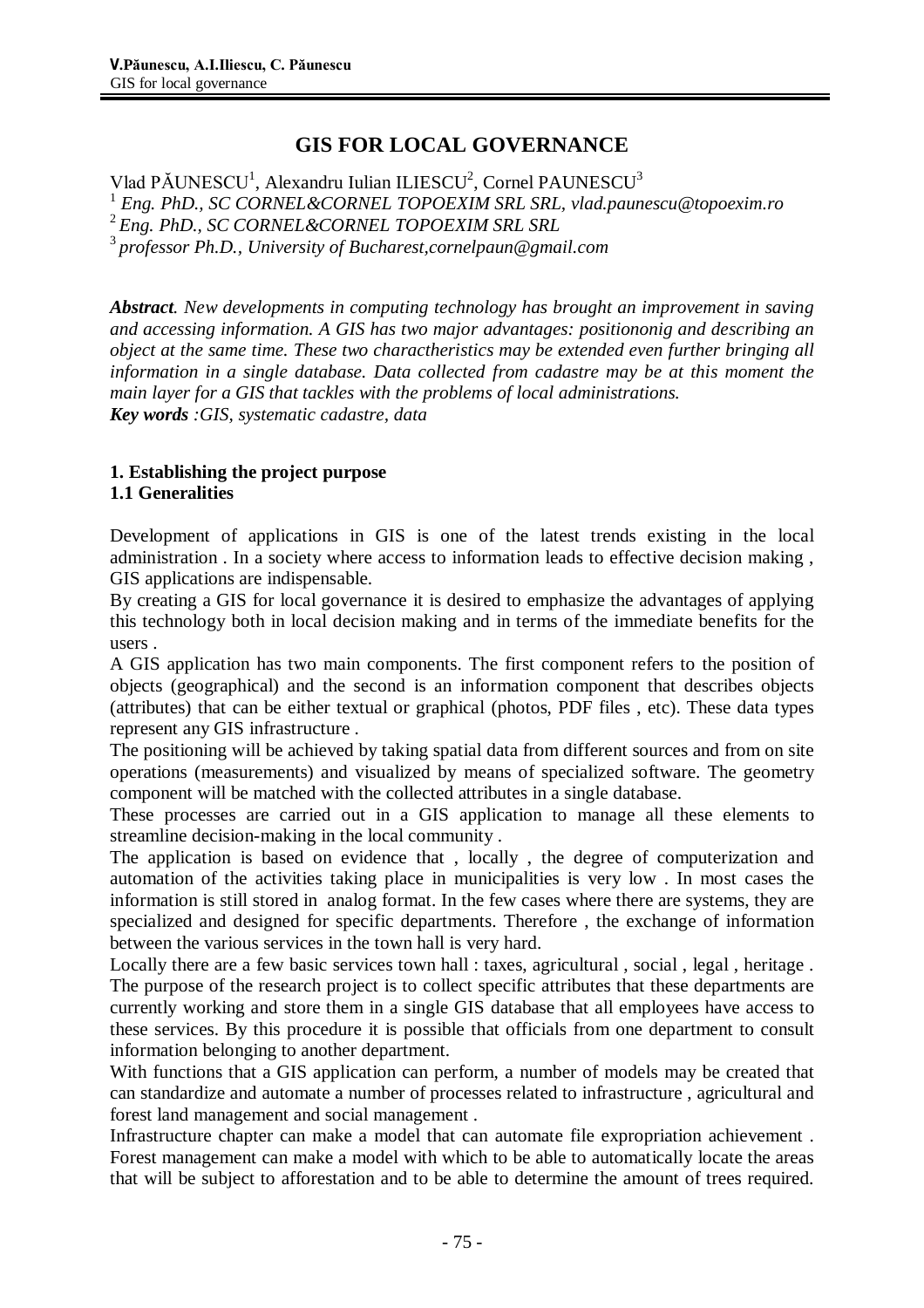Land management can make a model that can automatically provide the optimal solution for land consolidation . Also , based on the digital terrain model and risk maps to achieve a model for automatic determination of the restricted area for construction. Social chapter can make a model by which to identify people who can get various benefits.

Virtually every direction from City Hall or service will have access to information and use it to make correct decisions in short time. There will be no need to consult the registers, analogue information that , because of the way in which they are found, can lead to errors in decision making.

#### **1.2 General objectives of the project**

- Facilitate decision-making process through a GIS. It will adopt solutions faster, with lower costs , available with all the necessary elements of a single database for all services .

- Reducing costs necessary for expropriations by an existing cadastral infrastructure and by performing automatic file expropriation.

- Improving the environment , efficient use of land and prevent landslides by automatically determining areas requiring afforestation

- Improving agricultural production and increase land value by land consolidation

- Disaster prevention by establishing the best and safest areas in which to build . The safeguarding of heritage by imposing building restrictions

- Reducing costs with social benefits through access to information recorded in common database .

#### **2 . Scientific description of the project.**

#### Step 1: Preparing the project

Given these things , first, the current state of informatization level of city hall in question should be assessed. It will then identify specific needs and will analyze what application is appropriate for that institution.

The application aims to provide a wide range of information both textual and graphic. This information will help the decision makers to have access to a range of elements that can help in the decision making process .

#### Step 2: Spatial data

Quality geospatial data in a GIS depends mainly on collection methods , because errors will be amplified by processing.

The position of the objects is given by the contur points. Each point is identified by plane coordinates and possibly height . For this reason it is important how to determine the coordinates x and y or north and east in the national system , respectively Stereographic 1970

. The main issue is the accuracy with which the position of these points is determined according to the purpose in which we use them. Considering that the GIS will serve all services of a Town Hall, including surveying, agriculture and urbanism, centimeter accuracy is needed. The method of determination must ensure this accuracy. For example the situation of a building that must be located in a particular area or at a distance of a monument .

It requires a good accuracy in the determination of surface expropriations , especially if the land in the area has a high price .

Given the above, it is necessary to determine the position accurately. Points composing the object must be below  $\pm$  10 centimeters. It may use four methods for determining the coordinates of the contour: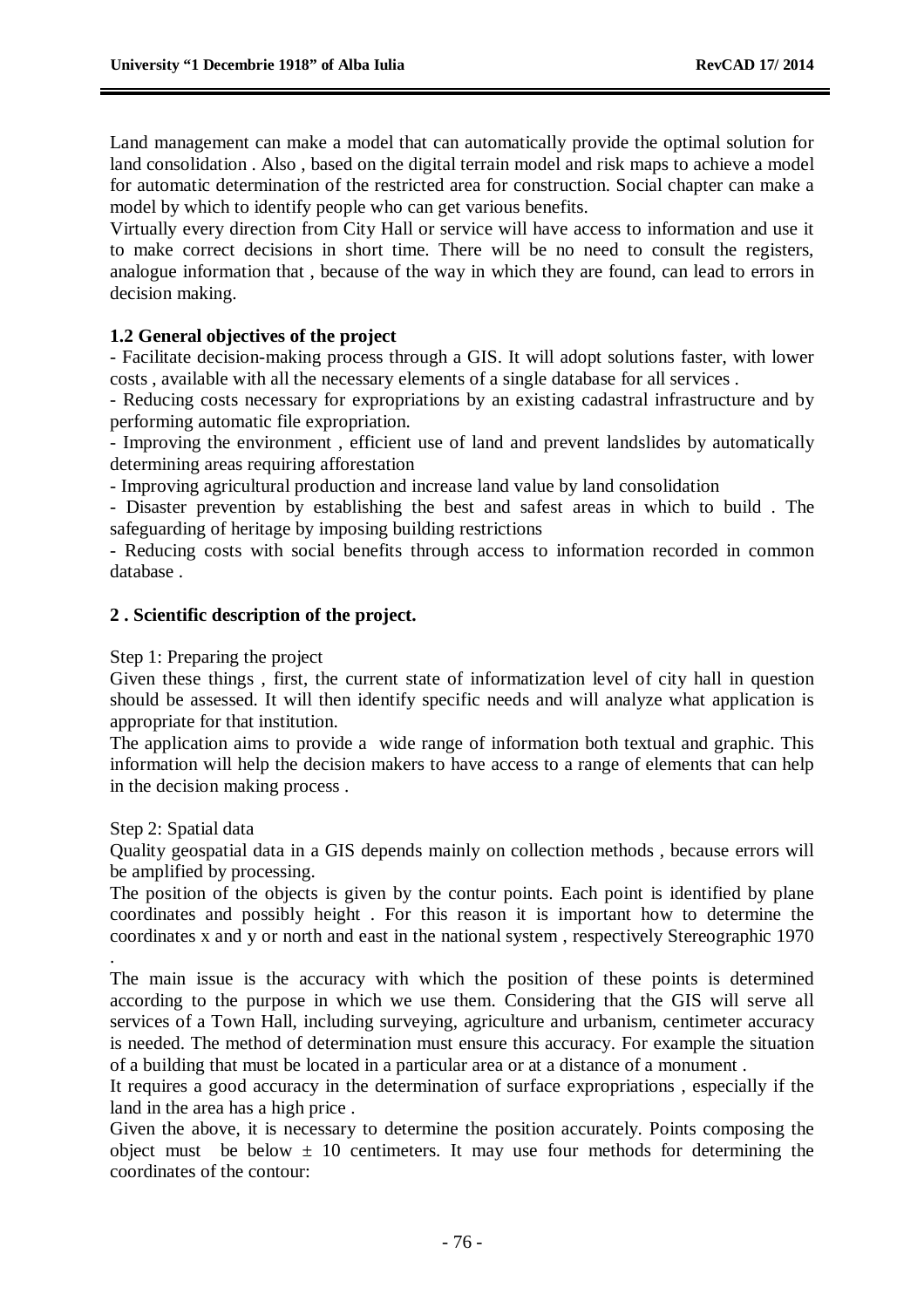- Classical method using total station ;

- Use real-time GNSS receivers ;

- Using photogrammetric method coupled with air Laserscan.

Regardless of the chosen method, it is required to achieve a unified geodetic network throughout the town where the GIS is Implemented. The network will be projected on topographical maps 1:5000 and on orthophoto, so it will cover the entire area, both urban and terrain. Geodetic network points will be chosen at the intersections of major urban streets and in city limits, as possible on high ground to ensure visibility. Points will be materialized by FENO terminal type . Measurements will be performed both with total stations and GNSS measurements on each point . In this network will be included points that are unstationable, but later used, as: churches, water towers , antennas GSM , etc. . Compensation will be achieved by least squares method , indirect measurements with equations on directions , distances and differences of plane coordinates . This network will provide the basis for future topographic surveys , regardless of the method .

The description of the methods for determining the contour points .

1. The classical method using the total station. A geodetic network is required to determine thickening points of detail: building corners , property boundaries , roads , dams, detail elements , etc. . Measurements of directions and distances between points network will be made and points of detail must be determined. Compensation will be based on the points in the network that are considered as fixed points . Compensation method will be the method of least squares , indirect measurements . This network will cover permanent basis points of geodetic network .

2. Using real-time GNSS receivers . It can be used in two ways:

- Using ROMPOS ;

- Using receivers that can measure in real time by sending corrections to a fixed station broadcaster ( RTK - Real Time Kinematic , or , OS GNSS real-time kinematic corrections ) .

Both methods give the best results and in very short time. ROMPOS method is preferable , but in areas where there is no GSM operator can not be used . Method ROMPOS ensures an the accuarcy needed. For the RTK method we need in the area at least one point to be determined very accurately in the WGS84 system using the static method with help from EUREF points in the network .

With this method we encounter one drawback , some points may be skewed due to inherent errors. For example signal loss for a few seconds , etc. . For this reason, the points will be checked by a parallel method ( overlapping aerial images , compared to sketch the terrain , etc).

3. Using photogrammety coupled with air Laserscan. In this method, frames will be used throughout the time taken in the area . They can be purchased for a fee from ANCPI or APIA and processed with special software . Given that there are many points determined GNSS or with total stations in Stereographic 1970 system, these points can serve as landmarks . It may also use the last flight conducted by the Military Topographic Directorate , which provides very good accuracies.

The first product resulting from tahe data colescted is the topographical plan. This plan provides the exact position of elements on the ground and also give planimetric position of each point . The second product resulting is the cadastrial plan that relies on determining each parcel , each sector of land and then closing the administrative boundaries of administrative territorial unit.

Together with tese, a number of attributes must be collected, depending on the specific GIS solution adopted.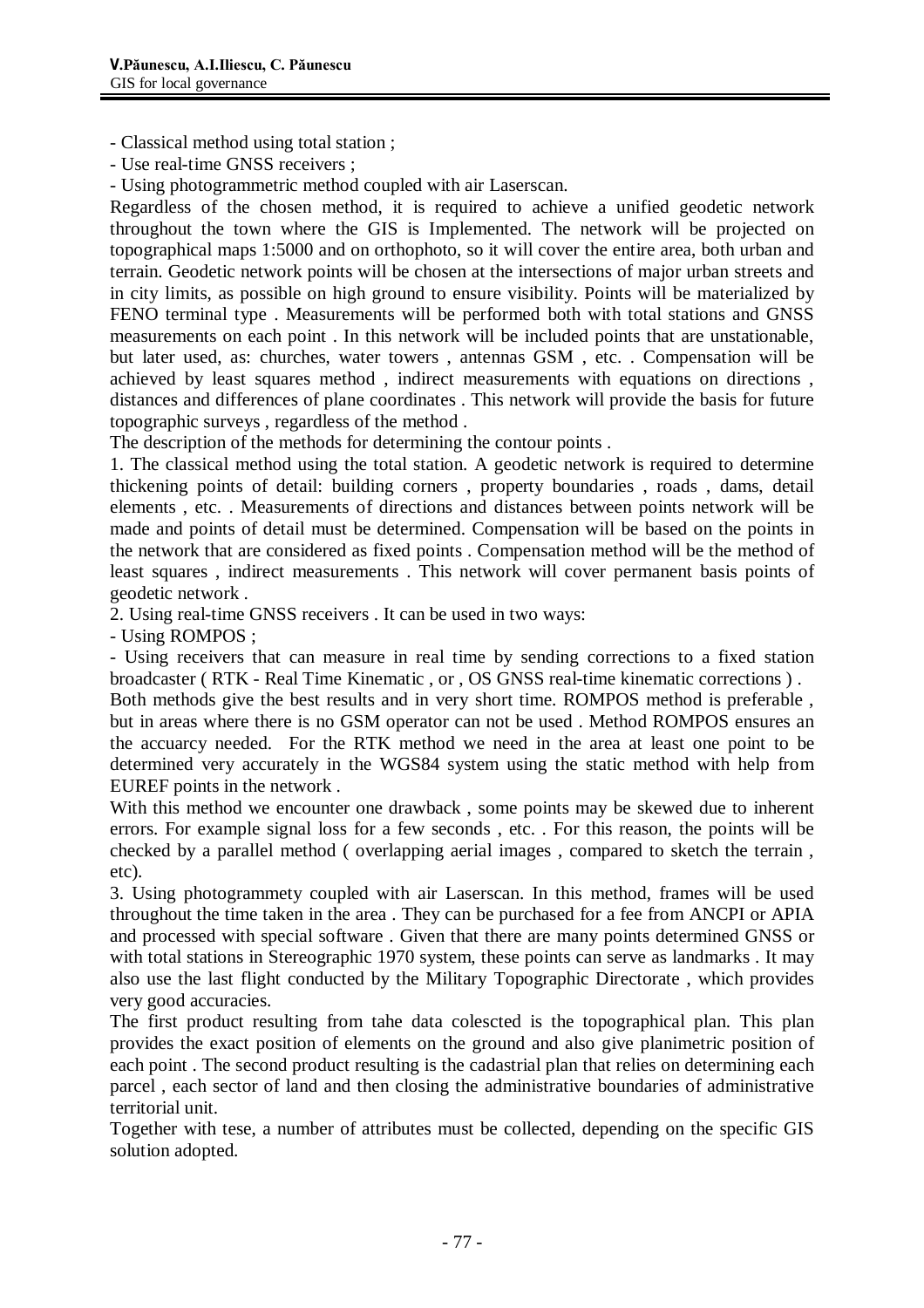Attributes are important because they describe the a specific object or a phenomena involving an object. For local administrations, attributes are essential because after implementation, a GIS has to be consulted and analyzed.

Also, the purpose is to be able to make connections between information without consulting an expert, only the database.

To manage a local government by a single GIS application many attributes must be collected.

1. Agriculture and land registry services attributes may be: the owner, area , category of use , quality of soil , forest . These data are taken directly from the field measurements and in the office by taking documents from the land owners and visualization.

Also , given the tendency of land consolidation ( merger ), it is needed to identify botanical classes of soil for each area separately and then each parcel separately. These data are collected from county agricultural service , which has detailed map of trustworthiness soils on each locality .

2. Urban service attributes may be: construction material used to build the type of heating , type of foundation, roof type . This data is collected from the archives of the City Hall and on site.

For buidings tahat are data that may be collected from existing laws and regulations:

- Distance that can accommodate a building from the street, historical, neighboring construction , etc. .

- The location of a building from areas where disasters can occur : rivers , lakes, forests, land slope , mining areas , saline .

- Acces to the parcels

3. For tax services attributes may be: area, owner and location . The program may calculate the tax according to the value / square meter land and location ( within or outside the city , it is located in the category of use ) .

4. Social services. For this service are required attributes that relate to population : income / family, occupation, ethnic minorities, the elderly and health problems, people with disabilities, etc. . These attributes will be collected from the archives of the City Hall and the data collected in the census and will be joined with information graphics . For these services , information graphics dosn t have to be very accurate ( positioning ), but given the other connections , it will preserve the accuracy of the previously discussed .

Step 3 : Creating spatial database

Databases are a collection of data collections which shapes reality .

One essential thing for a database to be functional is to be established logically. If modeling relationships between attributes and entities is done logically, in the query results will be unique and clear.

The database will consist of textual entities attributes taken from the ground.

A database management must be designed adapted to the specific requirements of the project. This software will be such as to have a number of fields corresponding to attributes that will be collected in the field. It will consider the use of spatial database ( geodatabase ), effectively encompassing geometric data , geographical and topological object attributes .

The program must be able to meet the specific characteristics of any management system thereby allowing: data description , data manipulation and query data. A database must be organized according to certain rules. In time, a number of models have been concieved that can organize data : hierarchical , network, relational and object oriented . The most common ways of organizing are tabular and hierarchical (tree ).

Data collection can be synchronous or asynchronous to achieve GIS maps .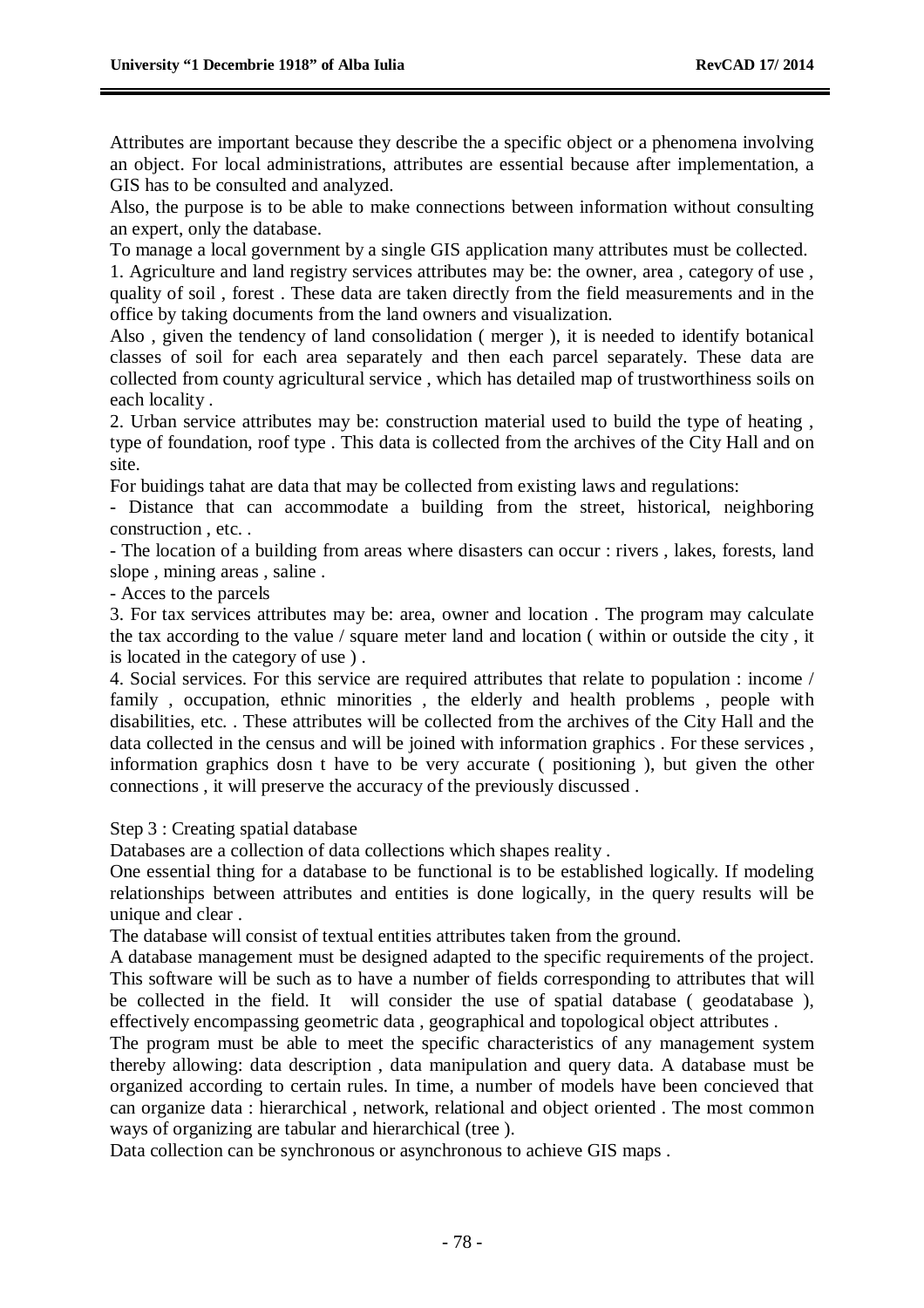It will establish patterns of organization of classes and entities in the database and file management .

SQL language has to be used and its corresponding standards . Such data table will be achieved by specifying the structure and the corresponding attribute data types , defining restrictions on entities , defining relationships and indexes . No management system relational database can not be sold without having the SQL interface . This language facilitates procedures : description, manipulation and query data .

The data table that coresponds with the spatial type must take into consideration: defining alphanumeric fields , defining geometrical fields to specify primary key constraints, define the space.

Management system database must allow for specific queries themed project.

Special attention should be paid to issues that may arise in creating a databases. The collection must be done so that there are no redundant information . Once information is stored, it means that it was updated and distributed once. For a database to be useful and to meet the requirements for which it was made , it must be constantly be renewed.

Security of information in the database can be ensured by introducing an account and password for users and restricting the type of operations that can be controlled by certain people.

The degree of information collected and entered into the database will be very large and varied to be able to benefit as many services in the municipality.

### Step 4: Making GIS maps

The map is the traditional method of storing spatial information as an abstract representation of the geographic area . The main characteristic of spatial objects is represented by their coordinates, thus determining their position in a particular projection system.

For proper management of information shall specify metadata . Such system will be designed using Stereographic 1970 coordinate system X and Y , and the Black Sea quota system in 1975 The data regarding the map scale must be given and the accuracy for data integration.

GIS maps will be achieved by integrating spatial and attribute data collected in the field.

In GIS applications the focus is on spatial relations, but a strict observance of geographic location is needed, given that many GIS applications does not put great emphasis on the latter. There are basically two types of arrangement of graphical information : raster model and vector model, each with advantages and disadvantages. The data will be arranged in layers so that the vector model, the raster model and the data may be overlaped.

The large volume of data and their variety leads to the adoption of algorithms for achieving digital maps. Regarding vectorization there are a number of ways that can be done. Both CAD programs , as well as the GIS allow automatic vectorization.

Also a series of digital thematic maps according to the theme of the project will be produced. These maps will be the result of subsequent manipulation of the computer system results.

Step 5: Making connections in our database

Although basically we talk about the existence of a single database , in fact it has two components . The graphics and the textual . Between the two have made links of various types.

A series of connections between tables will be done. Thus an object will benefit both its attributes and the attributes associated with the new table.

The data manipulated in a geographic information system are both geometrical and non geometrical. They must be used together, correlated, in order to obtain adequate results.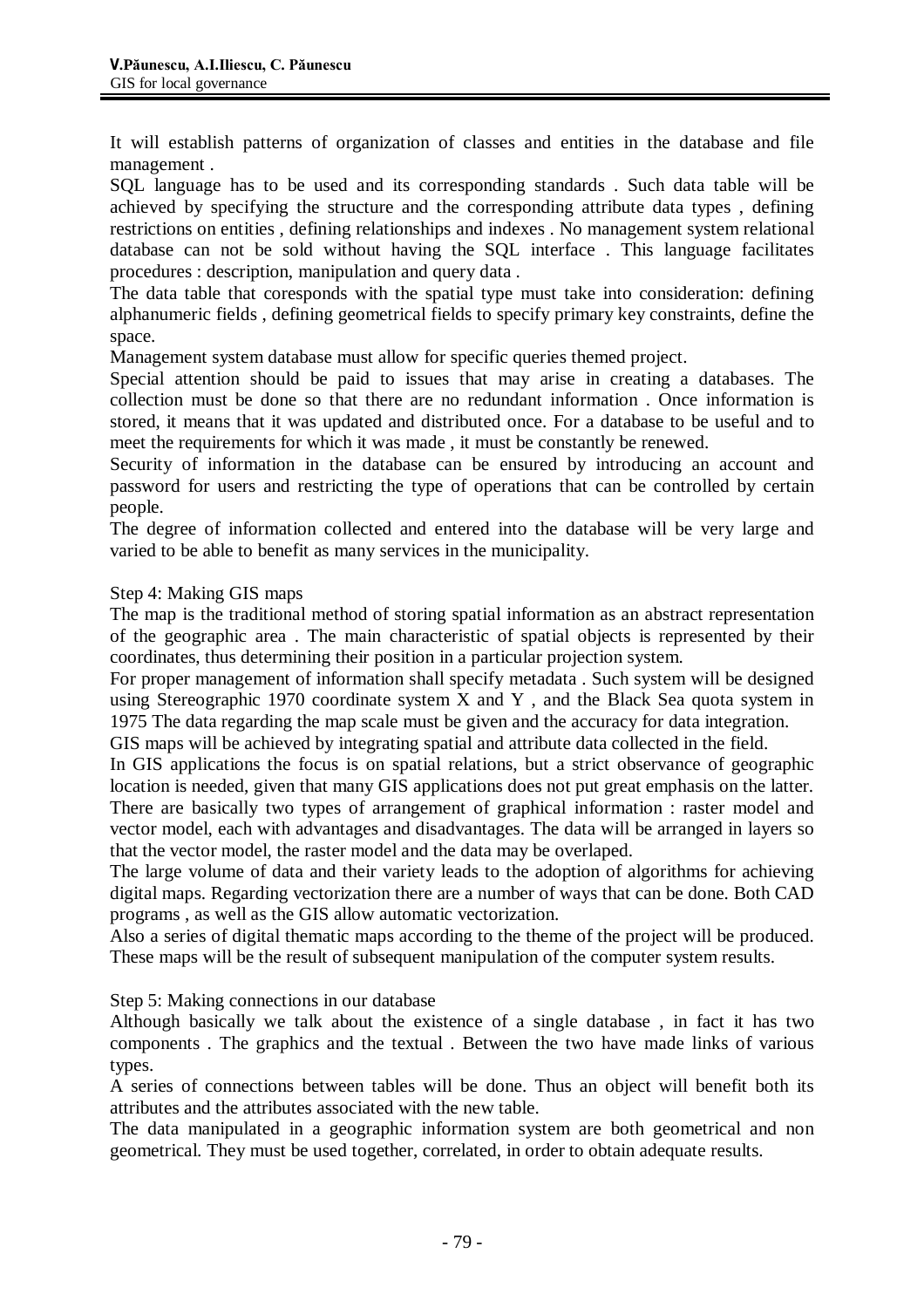Prior to last in operation will be a data quality check . They should be checked at the start of the collection and the process. Such a system should include routines and procedures to be followed by operators. It may relize a series of automation in the introduction, automatic checking of fields according to certain conditionalities . Problems that can occur in the composition of the database may be related to: data redundancy and inconsistency , absence of well-defined standards , involvement of the human factor in the introduction of data.

Step 6: Making GIS application

As noted, the application must meet the requirements of as many services in the rural municipalities . A server will have information and each service will have a terminal providing access to the database . Only people who have access approved must be able to make changes into the database. Maintenance of the base will be provided either by a company specializing in a certain period.

Display of query results can be made spreadsheet or spatialy.

Examples of interconnection to the database :

- The tax service will work with the data provided initially. For properties that change the owner changes and updates will be made.

- The urbanism service will update the database according to the new constructions or demolished . The taxes service will be the beneficiary of these changes.

- Changing the number of animals in a household will be operated by the Service agriculture. Tax Service will benefit.

For some of these services a series of models may be created:

Since 2008 Romania has faced a financial crisis that forced the central and local governments to reduce their budgets . One of the pressing problems was represented by the large number of social benefits provided by the state . These grants are awarded based on the assisted conditions which must be fulfilled . Also, to preserve the benefits, the person has to fulfill a number of conditions. A database that can link all the sevices in the city hall can help keep trace of these cases.

1. Model of land consolidation ( merger ) .

Inputs :

- Soil grades creditworthiness of the village ;

- Parcels and owners ;

- Water supply, power supplies, etc. .

- Property assessments

Elements output :

- Optimal surfaces in combination or individual farms ;

- Class of optimal reliability for specific crops.

The model will determine the areas where we can set up farms which have: soils , water, and energy , all at minimal cost.

Land consolidation is a concept that enhances using land in an efficent way . It appeared for a long time in developed countries, but it is new in Romania . This involves a process of readjustment and relocation of properties and owners . This need arose in Eastern Europe as a result of the fragmentation of property after falling of the " Iron Curtain " . Strengthening property is primarily for raising agricultural productivity and minimize costs . This activity includes: irrigation systems design , land use change , land protection . It will develop a model by exploiting the specific functions of GIS software and try to determine the optimal reallocation of parcels for productivity growth.

2. Model for the location of constructions outside areas subject to disasters and building restrictions .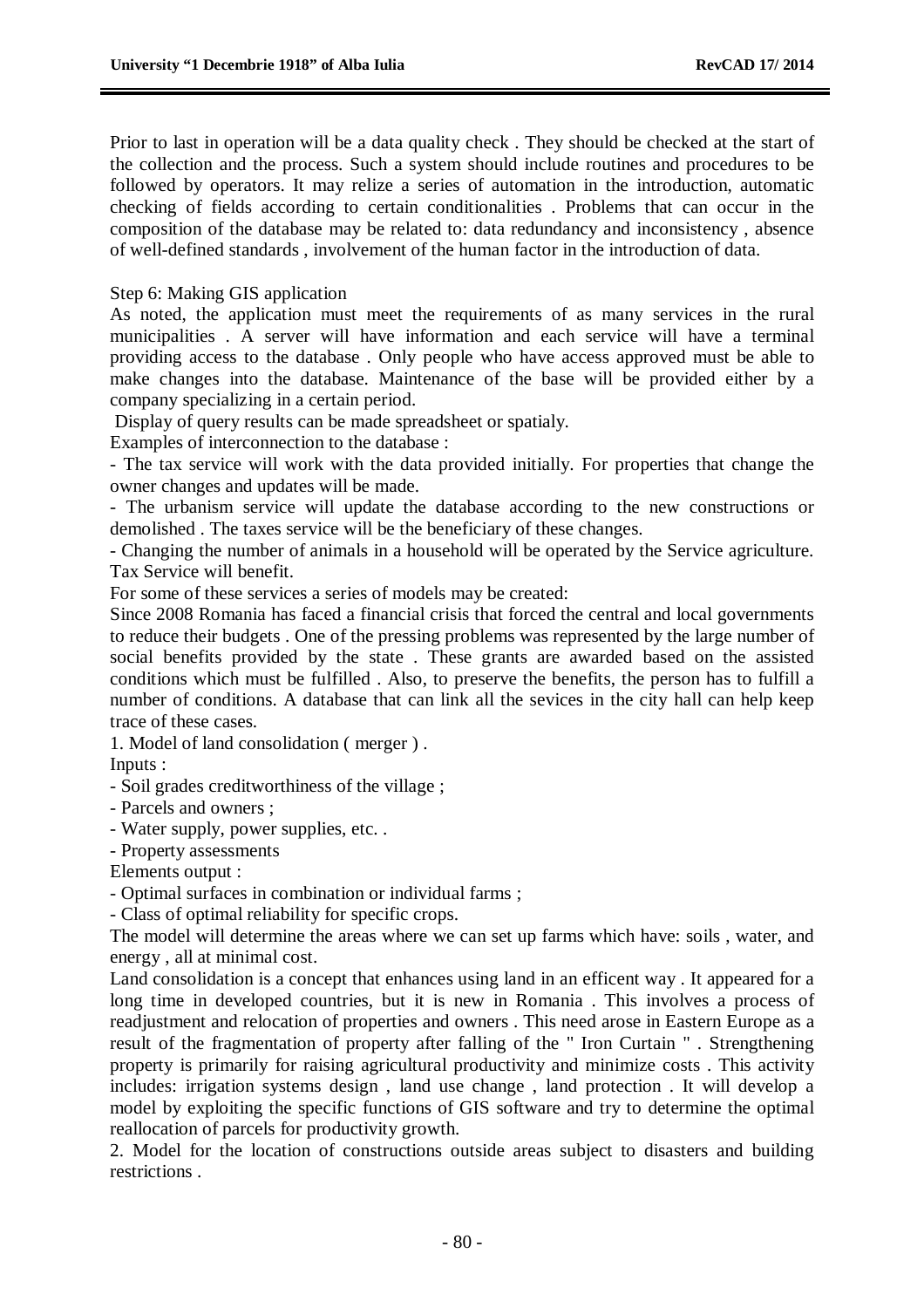This model has two purposes : to establish areas of potential risk and to avoid construction in areas with high agricultural potential .

Inputs :

- Establishment of risk to landslides. Will be made by determining the slope of land, afforestation and other elements established norms;

- Establish flood risk areas This data can be taken from the Water Risk Management project that has been accomplished in Roamnia a few years ago

- Assessment of other risk areas. The County Council will take over managing this map ; Elements output :

- Areas that can not be built ;

- Areas where there is minimal risk ;

- Areas in which to build ;

- Areas which are more appropiate for agriculture than for construction.

A thorny problem is the way buildings were erected in Roamnia after the Revolution . Due to unclear procedures and lack of transparency and access to information , building permits were granted , often at the discretion of officials from City Hall. It will develop a model to try automatic determination of areas in which to build according to existing laws and safety restrictions .

3. Model for the construction of communication pathways in a locality .

Inputs :

- Projected path for the roads ;

- Parcels that the comunnication path is crossing and their owners ;

- Width of the corridor ;

- Land price according to the scale of notaries .

Elements output :

- Generating cadastrial files for expropriating every owner ;

- Generating the evaluations ;

- Generating the communication path corridor and tabulating it on the name of the expropriator.

This model will be based on the specific functions of a GIS and will refer in particular to the issue of expropriation for infrastructure projects. Modeling will be done on extra urban areas, considering the fact that in intra urban areas it is very difficult to create a model due to the existing constructions and fences.

4.In mountain villages of the problems facing local government is deforestation . This impacts both the landscape and the environment. In these conditions the GIS application may monitor the changes of forrest areas and a model will be made to standardize the afforestation process by authomaticlly choose land use and the type of work that will be done, esthablishing a timeline of afforestation and computing the formulas for wood resources.

## **3. Conclusions .**

## **3.1 Outcomes:**

- Gathetring the data available to create a single database in which all the services from a City Hall may have acces . This database allows for specific queries and analysis.

- Development of GIS applications that automate procedures related to land management , provision of social benefits , expropriations .

3.2 Benefits:

- The possibility of accessing the database by all services will lead to shortening of reaction to current problems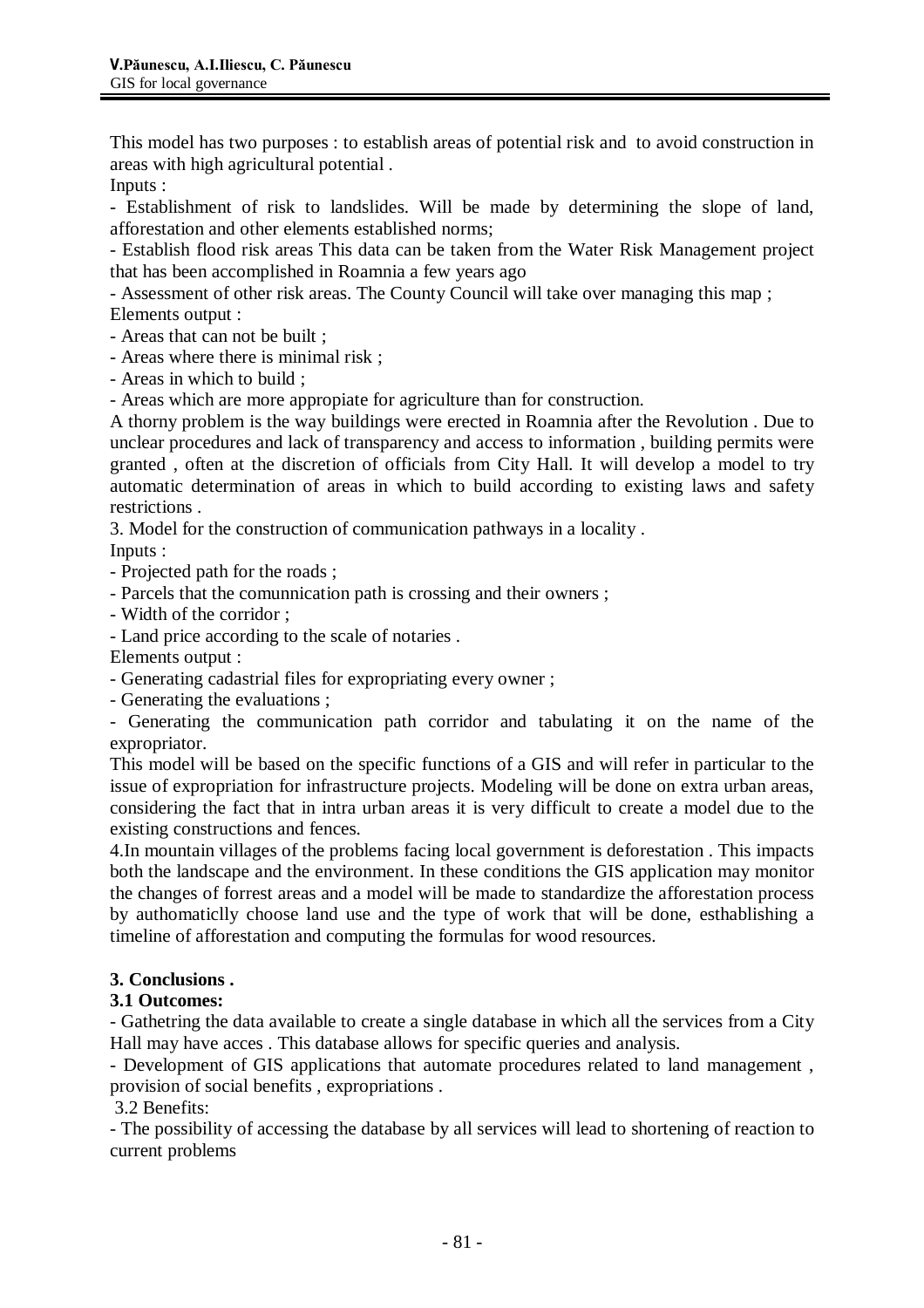- Reduce the cost of purchasing the services of expropriation by generating infrastructure using GIS applications .

- Provide social benefits to people who really need it by making an application to quantify , monitor and help decizonal about the social problems

- Monitoring forest and automatic calculation of volume and wooded areas , resulting in savings of time and money

- Land management application will benefit increased productivity in agriculture , increase land value, optimizing geometry of land parcels and the urban development taking into consideration construction restrictions and hazzard areas.

#### **Bibliography**

- *1. Badut Mircea - GIS - Sisteme informatice geografice, fundamente practice - Editura albastra 2007*
- *2. Beregovskih Anna, Grishechkina Irina, Shalakhina Dghamilia, Miller Sergey , Petrovich Mikhail - Legislative Base, Spatial Planning, Transport and Ecology, GIS Technology, Vienna, 18-20 May, 2010*
- *3. Chiritoiu Marin - Realizarea unui sistem informatic cadastral pentru gestionarea si sistematizarea localitatilor, Teza de doctorat, UTCB,2001*
- *4. Cristea Catalina - Aplicatii ale tehnologiei SIG in domenii neconventionale, Teza de Doctorat, UTCB, 2011*
- *5. Dou Jingli, Chen Yingyi, Jiang Yinjun, Wang Yuan, Li Daoliang, Zhang Fengrong - A web GIS based system for rural Land Consolidation in China, New Zeeland Journal of Agricultural Reserch, 2014*
- *6. Droj Gabriela - Introducere in GIS - note de curs*
- *7. Ghitau D, Paunescu C, Iosif G – Geodezie teoretica, Editura Universitatii din Bucuresti, 2013*
- *8. Hien Le Ti Thu - Application GIS on envoiremental zonig and management (Case study in Hontai, Hanoi, Vietnam), 7th FIG Regional Conference, Spatial Data Servin People: Land Governance and the Envoirement - Buiding the Capacity, Hanoi, Vietnam, 19-22 October, 2009*
- *9. Food and Agriculture Organization of The United Nation - The design of land consolidation pilot projects in Central and Eastern Europe, Rome, 2002*
- *10. Kaufmann J, Steudler D - Cadastre 2014, 2008*
- *11. Moldoveanu Constantin – Geodezie. Notiuni de geodezie fizica si elipsoidala, pozitionare, Editura MATRIXRom 2002*
- *12. Moldoveanu Constantin - Sisteme Informatice in Masuratori Terestre, note de curs, Facultatea de Geodezie, UTCB, 2011*
- *13. R K Lallianthanga, Hmingthanpuii - Integrated Land Use Planning of Aizawl District, Mizoram, India Using Geospatial Techniques, International Journal of Advanced Remote Sensing and GIS*
- *14. 2013, Volume 2, Issue 1, pp. 341-350*
- *15. Palaghianu Ciprian - Impaduriri, Indrumar de intocmire a proiectului, Universitatea Stefan cel Mare, Suceava, Facultatea de Silvicultura, 2012*
- *16. Sultan Stefan - Realizarea unui sistem informatic urban avand la baza date cadstrale, Teza de doctorat, UTCB, 2006*
- *17. Teodoro A C, Duarte L - Forest fire risk maps: a GIS open source application – a case study in Norwest of Portugal, International Journal of Geographical Information Science, Vol 27, Isuue 4, 2013*